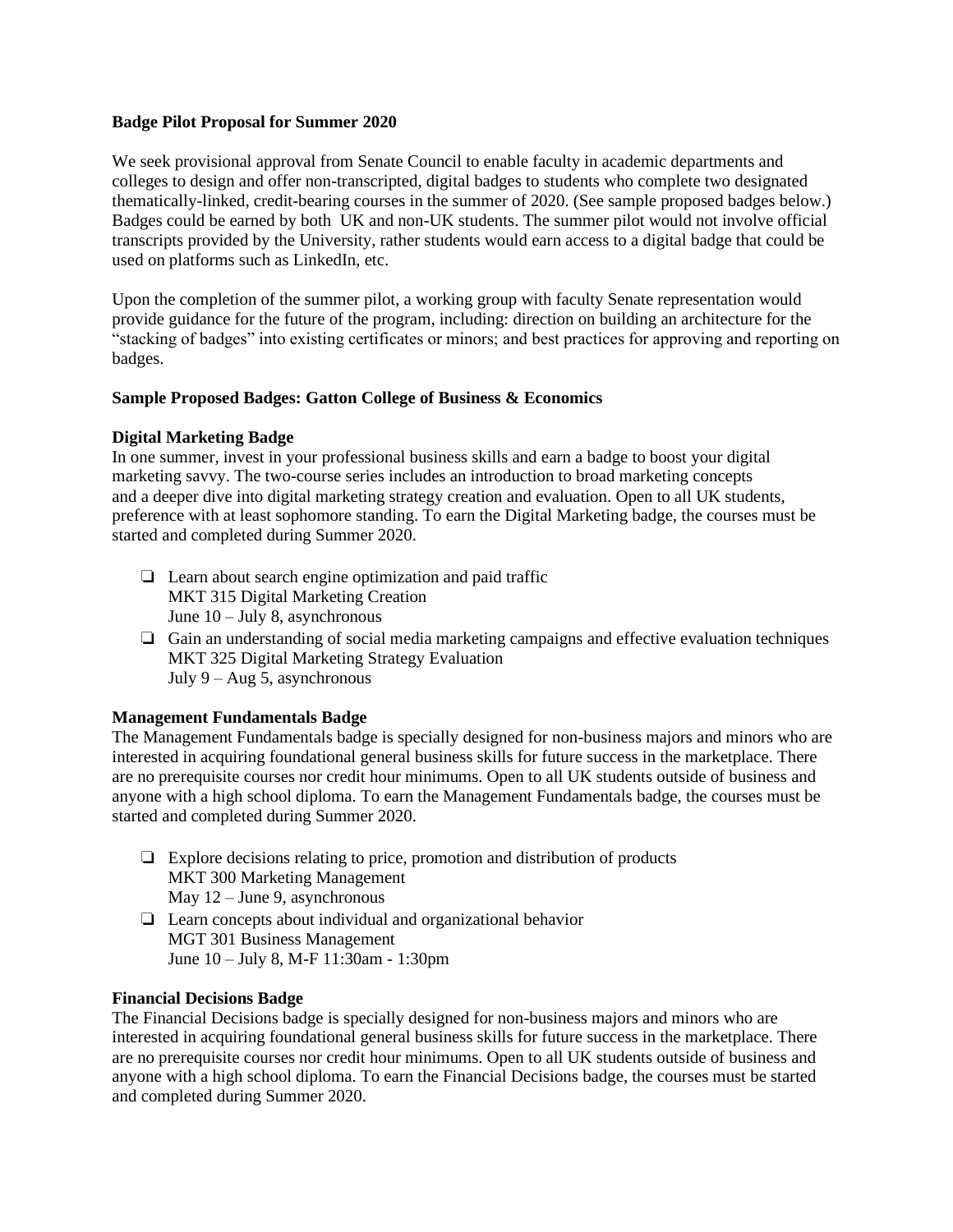- ❏ Discover how to use financial data for internal decision making, planning, and evaluation. ACC 202 Managerial Uses of Accounting Information May 13 – June 8 OR June 11 – August 6, asynchronous
- ❏ Gain an overview of personal financial planning, decision making and investing activities FIN 250 Personal Investing and Financial Planning July 9 – August 5, TBD